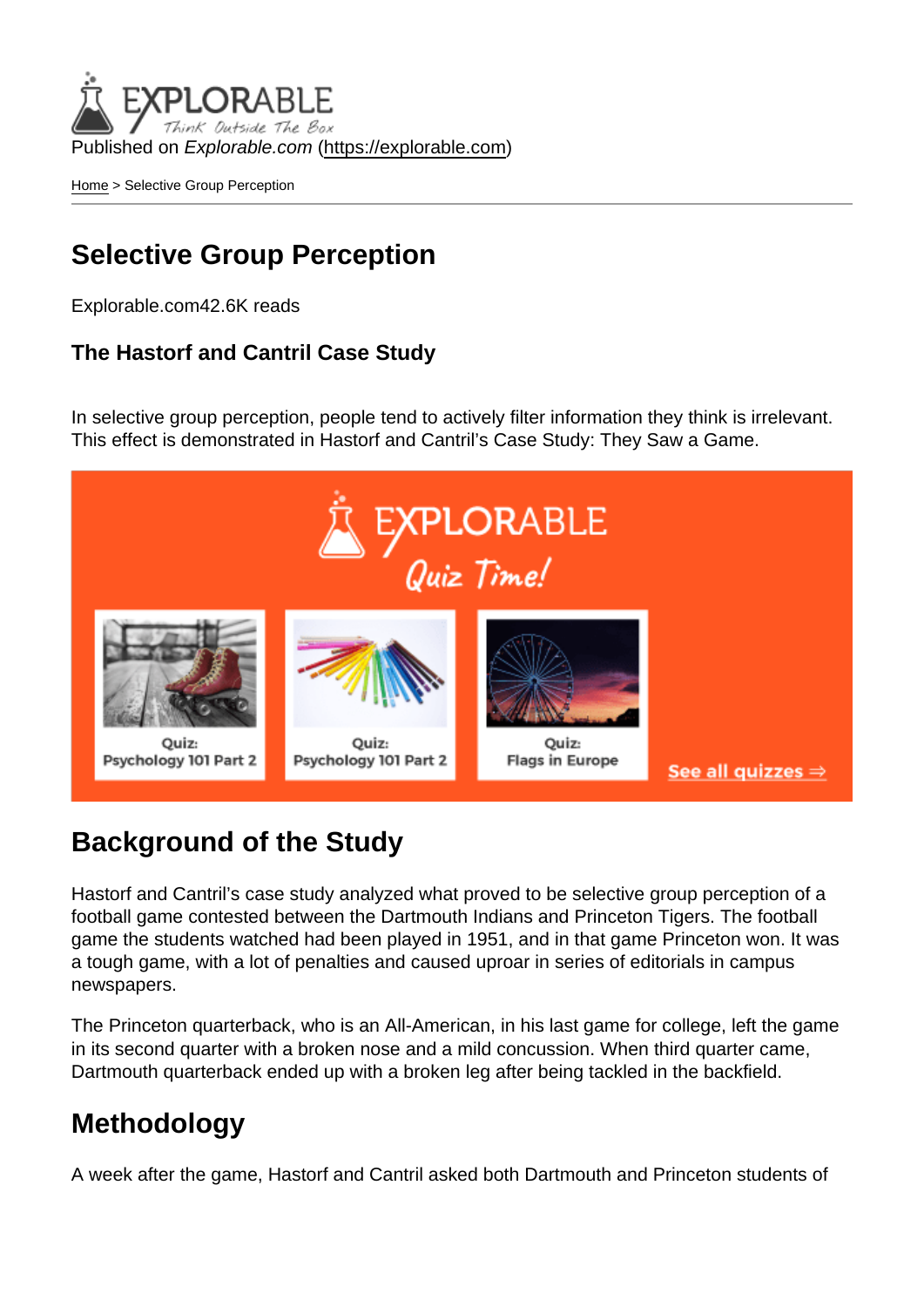psychology to answer a [questionnaire](https://explorable.com/survey-research-design) [1]. The researchers then analyzed and interpreted the answers of those who had seen the game either in real or in a recorded movie.

They had two other groups view a film of the game and then tabulated the number of infractions seen.

## **Results**

The Dartmouth and Princeton students noticeably had varying responses. When asked who started the rough play, almost no one said that Princeton did. Furthermore, 36% of the Dartmouth students and 86% of the Princeton students said it was Dartmouth who started it. On the other hand, 53% of the Dartmouth students and 11% of the Princeton students that both did start it.

In detail, here are the questions and the respective tallied answers from Dartmouth students and Princeton students:

|                          | <b>Percent Dartmouth Students</b> | <b>IPercent Princeton Students</b> |
|--------------------------|-----------------------------------|------------------------------------|
| Princeton started it     |                                   |                                    |
| Both started it          | 53                                | 11                                 |
| Dartmouth started it 136 |                                   | 86                                 |
| Neither / no answer      | ∣ 9                               |                                    |

"Which team do you feel started the rough play?"

"Do you believe the game was clean and fairly played or that it was unnecessarily rough and dirty?"

|                    | <b>Percent Dartmouth Students</b> | <b>Percent Princeton Students</b> |
|--------------------|-----------------------------------|-----------------------------------|
| Clean & Fair       | 13                                | O                                 |
| Rough & Fair   39  |                                   | 3                                 |
| Rough & Dirty   42 |                                   | 93                                |
| don't know         | 6                                 | 4                                 |

After showing a film of the game, Princeton students 'saw' the Dartmouth team make over twice as many rule violations as were seen by Dartmouth students. The researchers interpreted this as a manifestation of selective group perception. They interpreted these results overall as indicating that, when encountering a mix of occurrences as complex as a football game, we experience primarily those events that fulfill a familiar pattern and have a personal relevance to us.

For the students of each school, the selective group perception and memory of what might seem to be the same event involved a very active construction of different realities. Our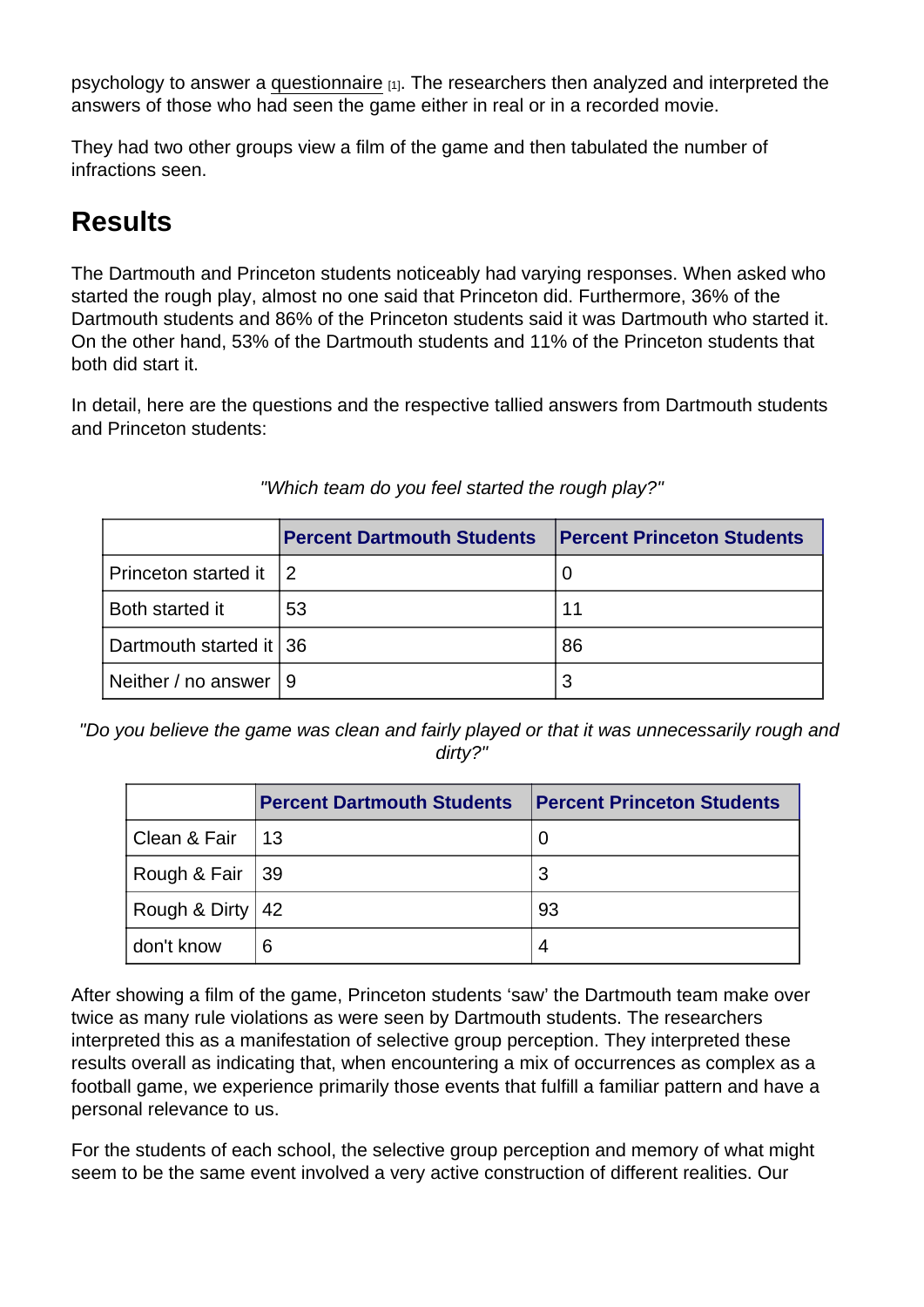membership in a group often provides us a frame and a filter through which we view social events, skewing our perceptions.

The said game definitely left a mark on the students from both schools, marked by different views also to those people who felt no allegiance to either of the teams. And even those belonging to the same group, the game meant different things to the team members and their fans. This particular case study demonstrates the crucial role of values in shaping one's perception and judgment.

## **Conclusion**

Albert Hastorf and Hadley Cantril's case study was published in the Journal of Abnormal and Social Psychology in 1954. In conclusion, the experiment was used as evidence that 'out of all the occurrences going on in the environment, a person selects only those that have some significance for him from his own egocentric position in the total matrix, that 'the game actually was many different games' and that each version of the events that transpired was just as true and real to a particular person, as other versions were to other viewers and fans.

In this study, it was found that the participants' perceptions were skewed and were easily influenced by their motives, unawaringly. It just proves that people sometimes only see what they want to see.

The researchers arrived at the following conclusion: "In brief, the data here indicate that there is no such 'thing' as a 'game' existing 'out there' in its own right which people merely 'observe.' The game 'exists' for a person and is experienced by him only insofar as certain happenings have significances in terms of his purpose."

# Application

How does the phenomenon of selective group perception apply to our daily lives? While it is difficult to control our biases, it is imperative that we become knowledgeable at least of tendencies such as this. We need to become aware as well, that the impact of such social influence may be held to take the form of a shift in perspective.

A good way of countering this is to be sympathetic or to try and put ourselves into someone else's shoes so as to see their own perspective. This way, we can see situations more comprehensively, objectively and more justly.

## Sources

Selective Group Perception. They Saw a Game: A Case Study by Hastorf and Cantril

[Selective Group Perception. They Saw a Game: A Case Study by Hastorf and Cantril](http://www.scribd.com/doc/17095236/Selective-Perception-They-Saw-A-Game-A-Case-Study-by-Albert-Hastorf-Hadley-Cantril) [2]

Source URL: https://explorable.com/selective-group-perception?gid=1587

Links

[1] https://explorable.com/survey-research-design

[2] http://www.scribd.com/doc/17095236/Selective-Perception-They-Saw-A-Game-A-Case-Study-by-